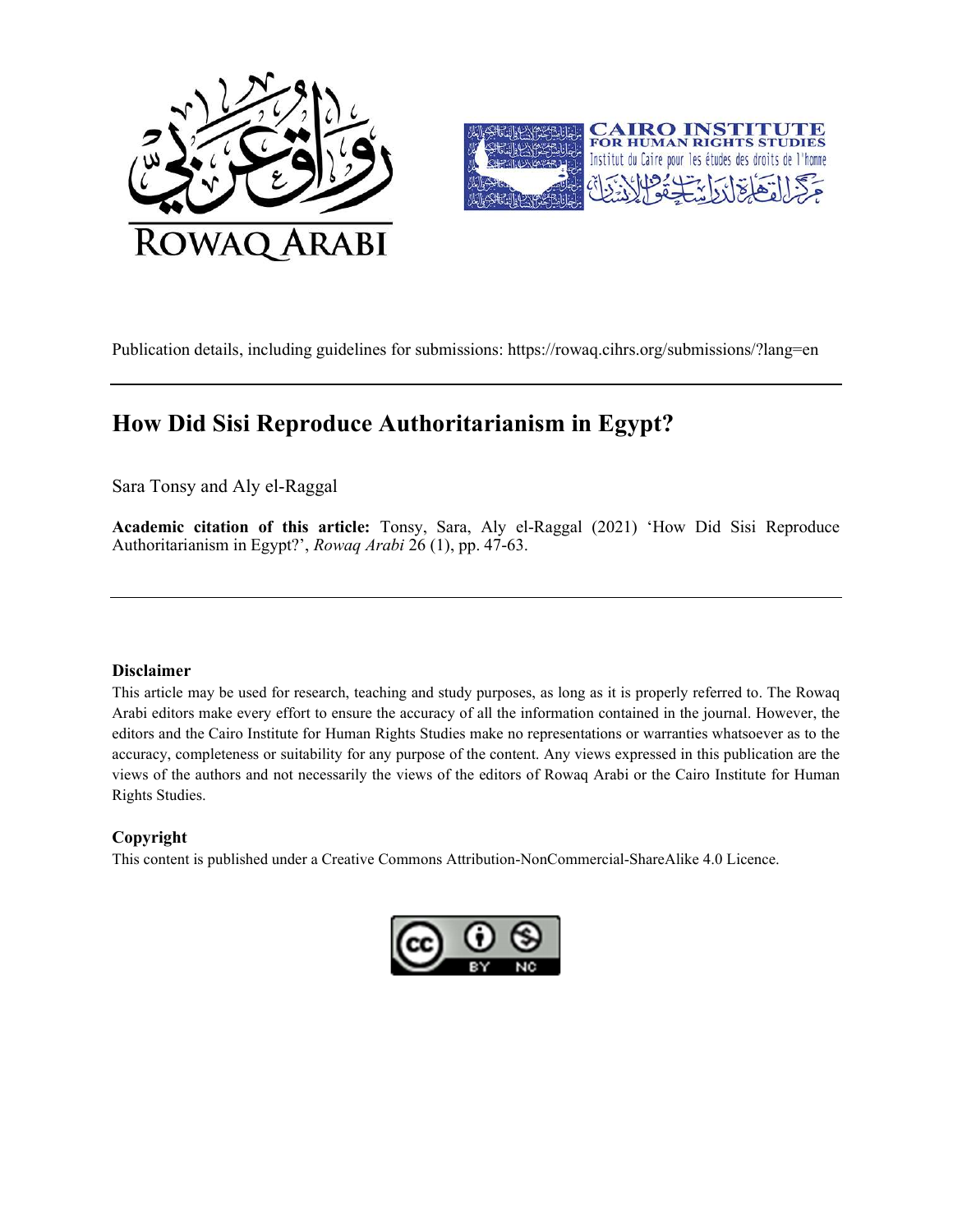# How Did Sisi Reproduce Authoritarianism in Egypt?

Sara Tonsy and Aly el-Raggal

# Abstract

'Respecting the will of Egyptians is nobler than assuming power.' Thus said Field Marshal Abdel Fattah El-Sisi before assuming power in 2014, referring to his popular mandate to take charge and eliminate 'terrorism'. Our main question in this study is: How did Sisi reconstitute authoritarianism and come to dominate the state and its bureaucracy? Starting with his evocation of the 1967 defeat and his allusion to internal strikes at the Egyptian state that year, we posit several explanations, drawing on other research and the speeches of President Sisi himself. We examine the nature of the 2013 coup and the importance of the 'mandate' for the reconstitution of authoritarianism, as well as the significance of Sisi's discourse and the various elements that aided his rise to power and supported his narrative of events. Finally, we analyse the practical strategy for assuming control of state institutions and subordinating them to his rule and dominance, considering his identification of the military with the state itself.

Keywords: Authoritarianism; State; Egypt; Sisi; Military Establishment; 2013 Coup

# Introduction

'You're the apple of my eye', Field Marshal Abdel Fattah El-Sisi told the Egyptian people shortly before assuming power in a popularly supported coup in 2013 against President Mohamed Morsi, a member of the Muslim Brotherhood. In the wake of the coup, a process was launched to purge any opposition based on the 'popular mandate' referred to by Sisi in his speeches and 2014 election campaign. The war on terror and the state of unrest were the main props that Sisi and the military relied on to stem the revolutionary tide demanding change to the public order, the structures of the Egyptian state, and the method of governance. As an institution of government, the Egyptian military had never been the target of the kind of criticism and political activism seen in the early years of the revolution, in particular starting in late 2011 with its violent confrontation of revolutionary forces in Egypt's streets and squares. At the same time, the military state that had taken shape in Egypt after 1952 viewed any domestic criticism of its policies, leaders, and security institutions in particular as a collaboration with outside forces and a rending of 'the national fabric'.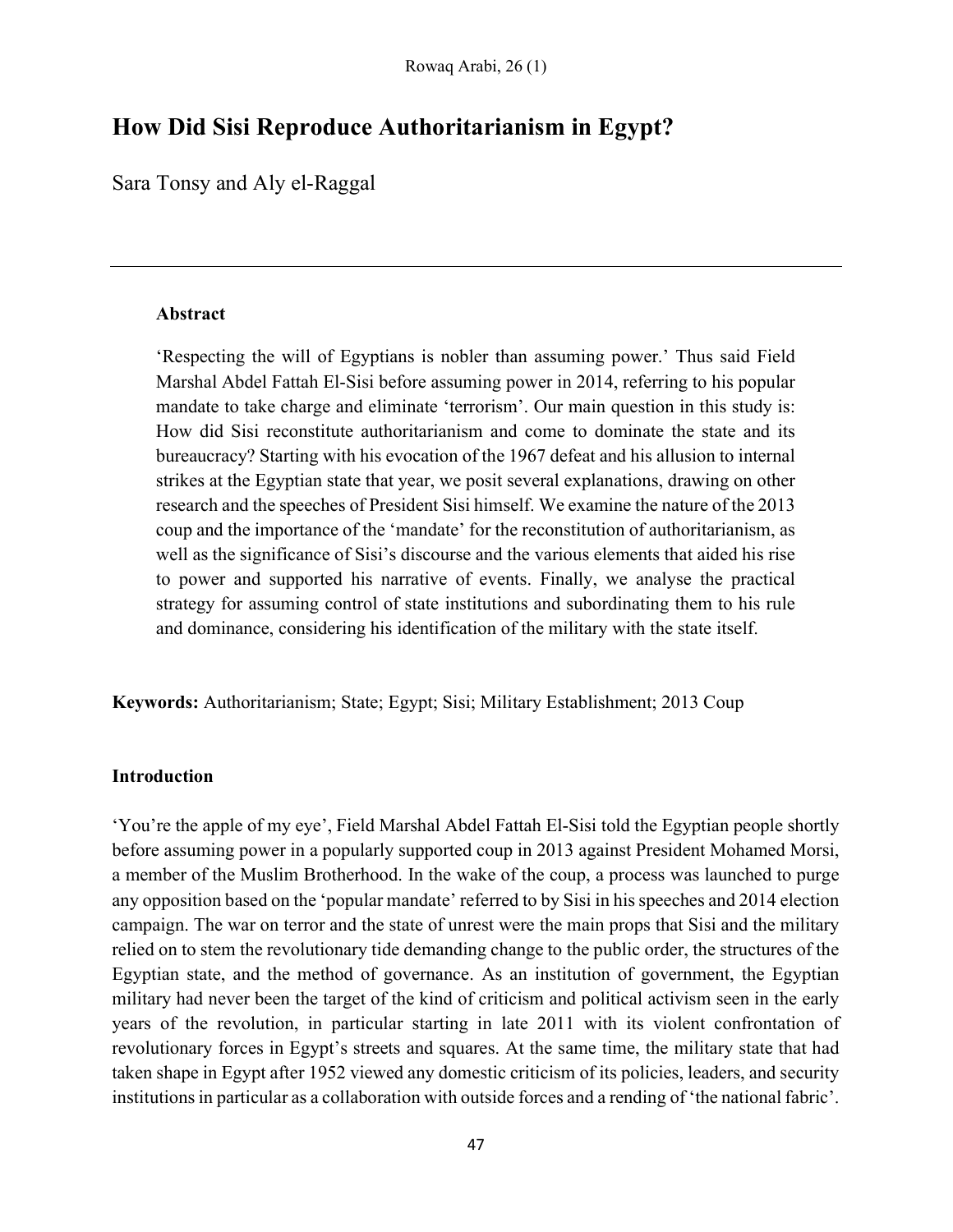In a televised interview in May 2014, Sisi invoked the defeat in the Six-Day War of 1967 and its enormous impact on the state, a multivalent historical reference that evokes more than simply external aggression. Indeed, more than once, he raised the possibility of a domestic strike against the machinery of state. This reference raises many questions, which constitute the main focus of this paper: How did Sisi reconstitute authoritarianism and dominate the state and its apparatus? What factors laid the groundwork? And, in keeping with Sisi's own allusion, how does this compare to Nasser's rule after 1967?

Drawing on other research and an analysis of President Sisi's speeches, this paper posits four answers to these questions. Firstly, we examine the 2013 coup and the importance of the 'mandate' in restoring authoritarianism. Secondly, we look at Sisi's discourse and the elements of it—for example, the invocation of state collapse and the war on terror—that assisted his rise to power and supported his narrative of events, laying the groundwork for a practical strategy to assume control of state institutions and subordinate them to his rule. This includes the rise of the military state, which since the Nasser era has constituted a state within a state.

The third hypothesis reads Sisi as a symbol of salvation and sovereignty, and the military as a ruling party. It posits that what happened in Egypt after 2011 was the outcome of divergent and often violent ideological, political, and social interplay between four main forces: a military coup that intervened to depose Mubarak and pre-empt the unfolding of events; reformist forces of both a reactionary and progressive nature; the forces of the counterrevolution and the Mubarak regime; and revolutionary forces comprised of numerous social and political networks and movements striving to radically change Egyptian society, but of limited organisational capacity and lacking grassroots bases that could have defended them against the state or political Islam. The fluid, shifting nature of these forces, actors, positions, and alliances was the central feature of the sociopolitical conflict in Egypt in this period. The final theory holds that heightened social conflict, which devolved into communal strife and then waves of armed violence, enabled the military coup that began in 2011 to resolve the state of flux and contain demands for democratic change in Egypt. This explanation thus explores how the security establishment at large was re-armed to suppress political life in Egypt.

The machinery of rule shaped by Sisi in just a few years is stronger, nimbler, and more violent than that of any of his predecessors. Egypt is undergoing massive transformations on multiple levels, from the discourse, nature, and axes of power to a restructured economy, a political sphere transformed to eliminate politics and pursue a new strategy for rule, and a re-armed and newly empowered military establishment; to changes in the social order,<sup>1</sup> state-society relations, and the regime's social allies.

Sisi's regime is also quick on its feet, its swift decisiveness being a point of pride for Sisi and his supporters. Given the state's long experience in dealing with armed factions in Upper Egypt and Fayyoum since the 1980s and 1990s, the only population that has eluded its control are some armed groups involved in guerrilla war and terrorism in North Sinai.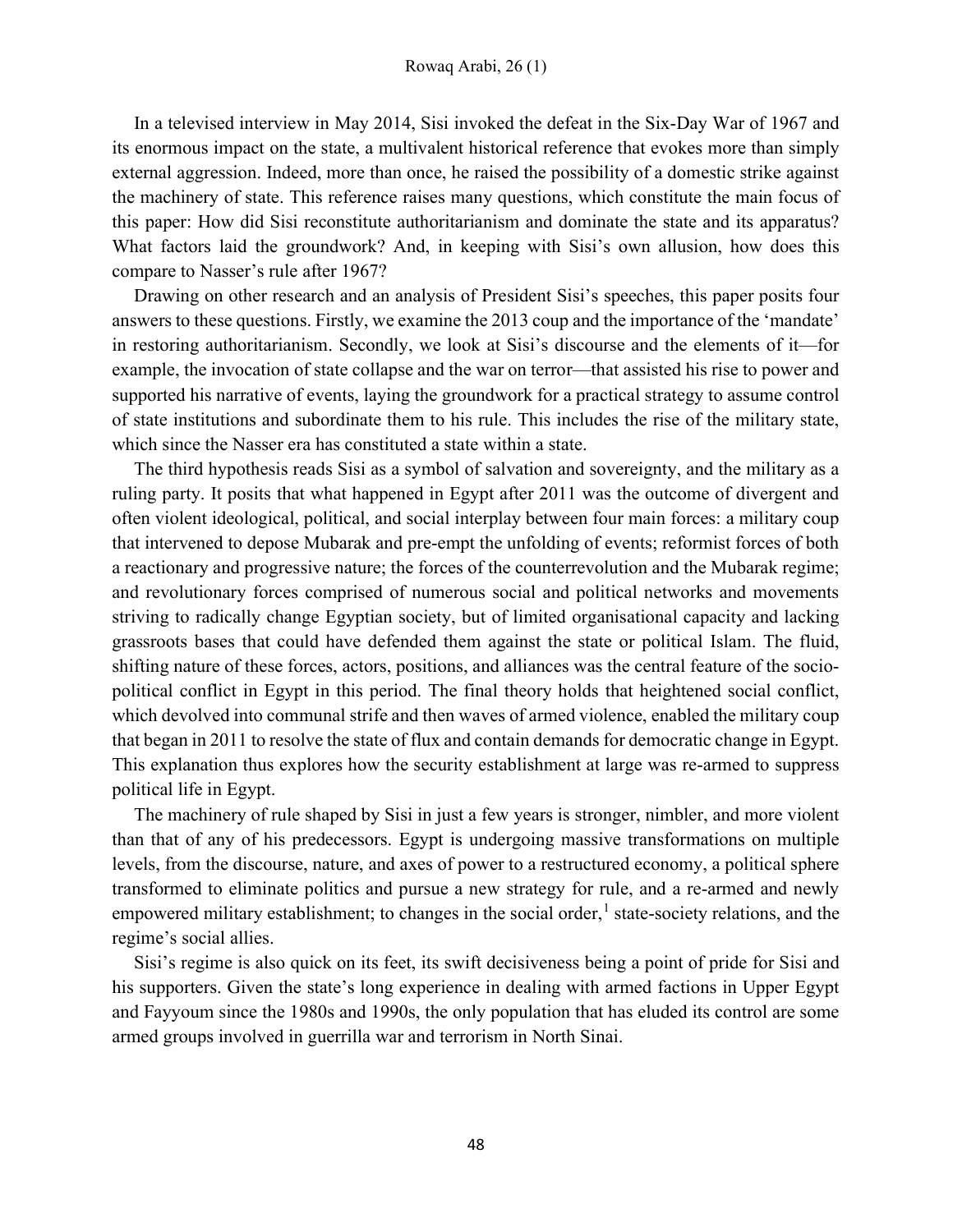## A Mandate then a Coup: Back to Square One

In a 2019 article, Kevin Koehler and Holger Albrecht explore differences between coups and coup agents, and the implications of these differences for the type of government that follows the coup, taking Egypt as one of their examples.<sup>2</sup> There are regular coups, which, following Michel Foucault, we might define as the state acting against itself in order to preserve its current form.<sup>3</sup> In Egypt, preserving the state in its existing form was of central importance to the military establishment and a focal point of the conflict between Mubarak regime factions and Gamal Mubarak and his coterie of businessmen. After the revolution, saving the state became a key component of the military's discourse, reflecting its contemporary and historical view of government in Egypt. It then became an instrument and strategy for purging the Muslim Brotherhood from government and, to a great extent, from Egyptian society as a whole. The fear of the 'Brotherhoodisation' of the state—that is, Brotherhood control of the levers of state—and the transformation of Egypt into another Afghanistan or Syria was the principal anxiety fuelling socio-political conflict in Egypt.

Koehler and Albrecht write that 'since they are executed primarily by senior officers from the military's leadership, endgame coups are textbook examples of power struggles within the political elite'.<sup>4</sup> The 2013 coup fits with their definition of 'endgame coups'. Keeping in mind that the purpose of such coups, according to the authors, is to preserve the status quo of the state and political positions within it, Koehler and Albrecht explain that endgame coups typically take place amid mass mobilisation or demonstrations that outstrip the state's repressive capacity, seen in Egypt in 2013 with the mobilisation of various social constituencies and the emergence of Tamarod.<sup>5</sup> Recalling the events of Mohammed Mahmoud, Maspero, and Port Said in a 2019 speech, Sisi, who was the director of military intelligence during those events, said that Morsi intended to dissolve the Supreme Council of the Armed Forces (SCAF).<sup>6</sup> This, too, qualifies the 2013 coup as an endgame coup.

There is another, more important element, however—one that the 2013 authoritarian regime shares with Abdel Nasser's post-1967 state—and that is the mass demonstrations in support of military action. Mass demonstrations were staged in 1967 after the defeat in support of Nasser and, in turn, the ouster of Abdel Hakim Amer, his competitor and the central threat within the military establishment. Citizens also took to the streets in 2013 after Sisi gave a speech in support of the 30 June demonstrations, which movements like Tamarod saw as a green light to continue protests until Morsi stepped down.<sup>7</sup> Tamarod was the movement most responsible for the mobilisation of diverse forces and citizens, starting with its petition demanding that Morsi call early elections or heed the people's demands. In comparison, in 1952 and to some extent 2011, there was no mass support for direct intervention by the military establishment, a key element of endgame coups discussed by Koehler and Albrecht. The 1952 coup was staged by the Free Officers led by Gen. Mohammed Naguib, while in 2011, SCAF, led by Field Marshal Mohammed Hussein Tantawi, intervened after President Hosni Mubarak announced his abdication. To preserve the state—the primary beneficiary of which is the military establishment or other political institutions like the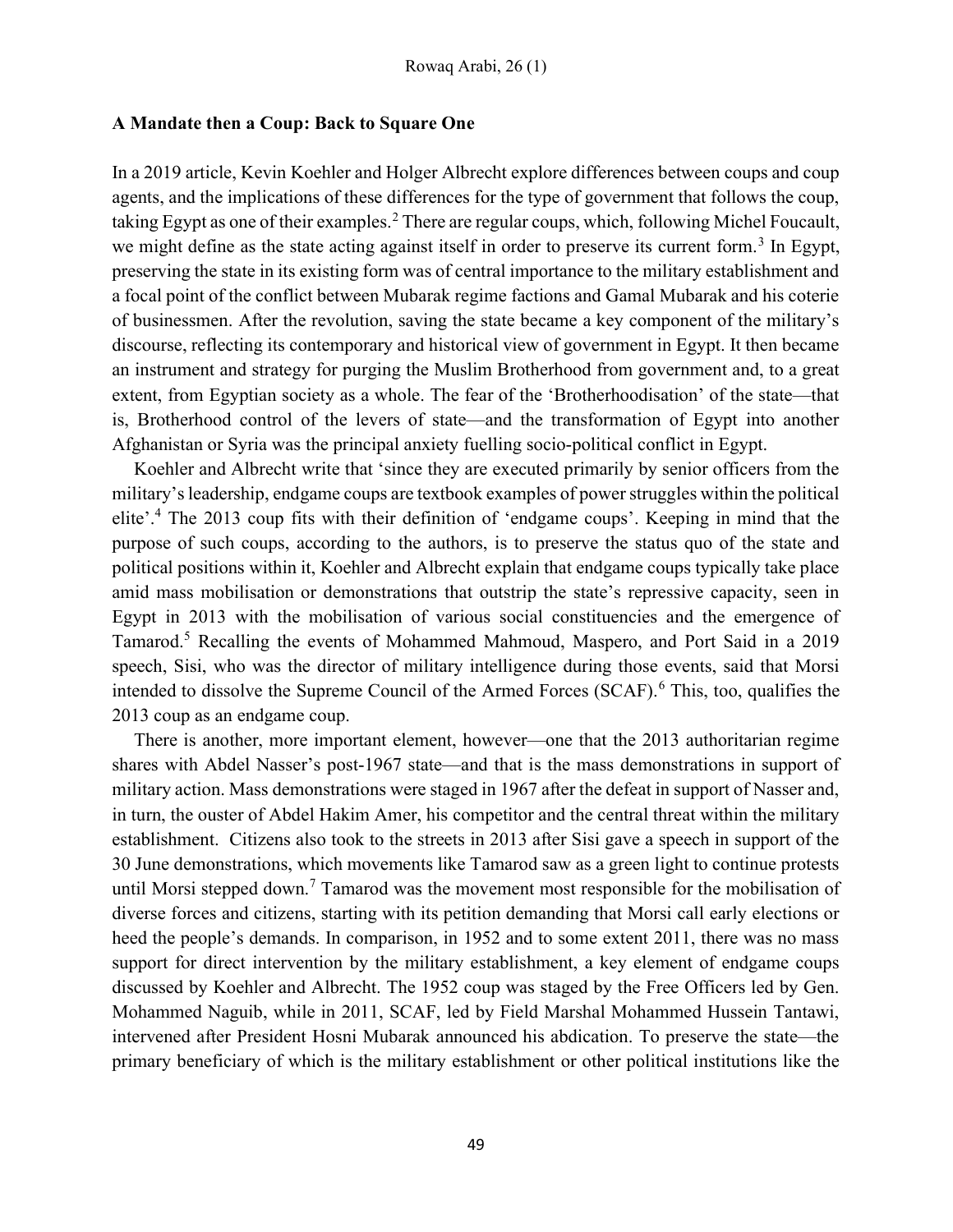Muslim Brotherhood—popular anger must be absorbed, converted into acquiescence, and then redirected.<sup>8</sup>

This acquiescence does not arise from a vacuum. Michel Foucault and Pierre Bourdieu have both written about it in their treatment of governmentality<sup>9</sup> and symbolic power,  $^{10}$  each from their own perspective. For Foucault, governmentality is power married to knowledge; it is a set of institutions, procedures, and analyses that permits the exercise of power on the population. It is not solely the government apparatus itself, for this apparatus requires knowledge to exercise power.<sup>11</sup> A distinction here must be made between the population as Foucault conceives it, which is a group of individuals within a certain territory, and the people, which considers itself outside of the subject-sovereign relationship that links the ruler and the ruled.<sup>12</sup>

Part of Morsi's failure to govern the country was his inability to summon governmentality, in order to lead, or manage, the state apparatus and a people politicised in the wake of the 25 January uprising. In contrast, from 2011, the military claimed the capability and the right to administer the state and represent the people. The military establishment posited itself as the foundation of legitimate rule, invoking populist arguments (e.g., Egypt can only be ruled by a military man) and institutional and historical claims (e.g., the army represents the Egyptian people; it embodies the Egyptian national spirit; it is the most capable, disciplined, and modern institution in Egypt; it is a shield and the best suited to lead Egypt through the security and military dangers threatening the country).

The military presented itself to the masses as a representative of the people, the best qualified and most well-versed in the technologies and strategies of population management; from the military's ideological perspective, other forces either did not represent the people or were unfamiliar with all dimensions of society and therefore unfit to govern. The military sees itself as the nucleus of the Egyptian state, and numerous other state institutions and broad segments of the public concur. This allowed it to stake out a claim on two important fronts: as the most qualified to grip the reins of state and administer the state bureaucracy and institution—in other words, it was needed to govern within the state apparatus—and as the best representative of the Egyptian people.

This leads us to the issue of symbolic power. Derived from outside the political sphere, symbolic power is manifested and defined through the relationship between the agent exercising the power and the party that recognises it and submits to it.<sup>13</sup> According to Bourdieu, symbolic power is capable of constructing reality and imbuing the social world with immediate, direct meaning.<sup>14</sup> This illuminates the importance of Sisi's final speeches before the coup. The speeches enhanced the symbolic power of the military and acquiescence to it while the people recognised the military as the representative of the will or demands of the people. Through the exercise of symbolic power, the military thus achieved concrete gains. After this, the discourse of power began to shift again.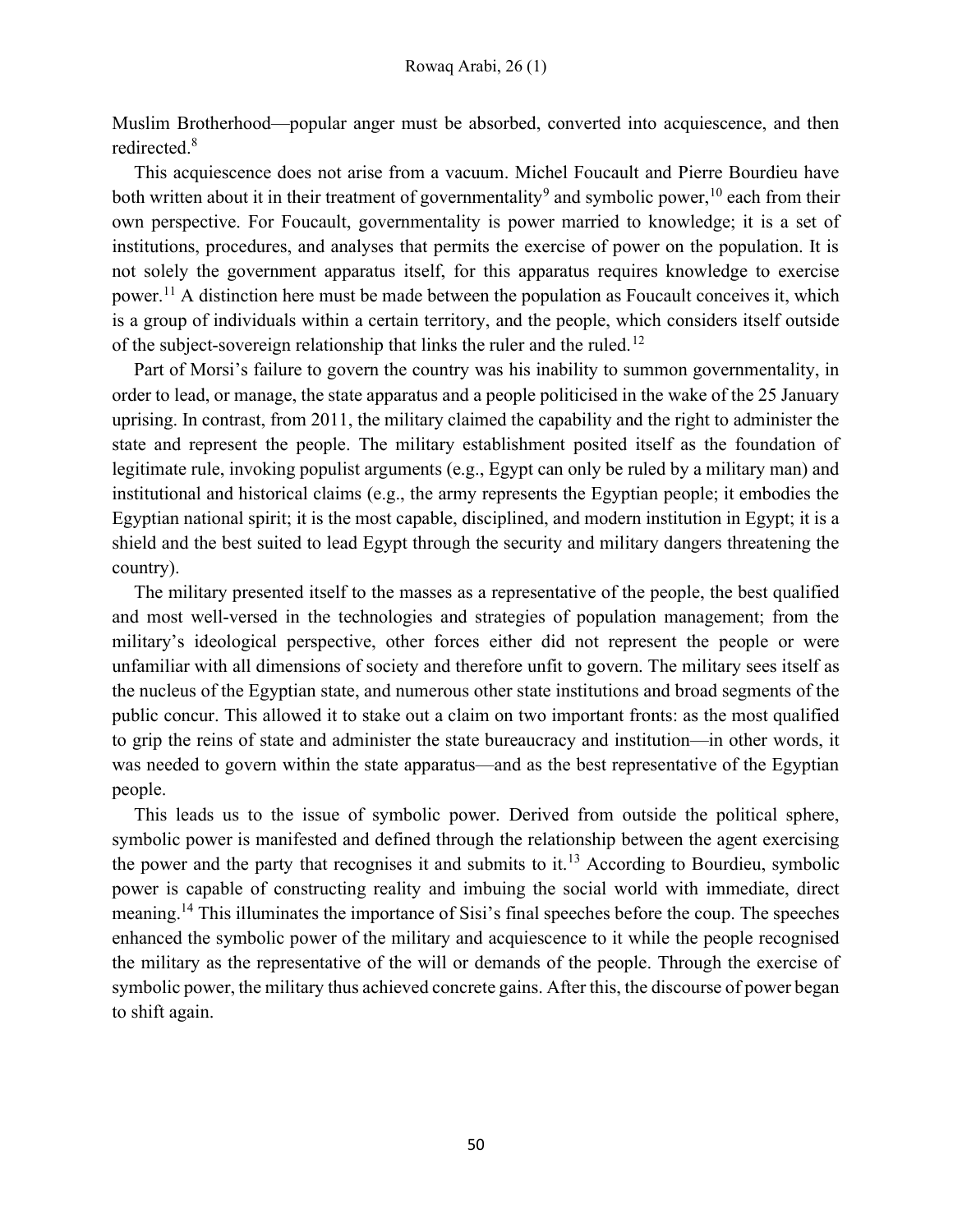#### Sisi's Rise and Shifts in the Discourse of Power

As Abdel Fattah El-Sisi began to rise through the nexus of power in Egypt, he relied on three main props: first, intelligence and his management of security affairs in Egypt from 2011 until he assumed the presidency in 2014; second, his ability to articulate a strong discourse, which though at times was opaque and garbled, resonated strongly with society and state (even when Sisi cooperated with the Islamists during his tenure as defence minister, he managed to present a religious and political discourse attractive to Islamists, particularly the Muslim Brotherhood); third, his favourable position within the network of regional alliances and his deft exploitation of international conditions.

Sisi's star began to rise on the night of 28 January 2011 when Egyptian revolutionaries dealt Interior Ministry forces a resounding defeat, leading to the collapse of much of the security infrastructure and the myth of Habib al-Adli's invincibility. As the military deployed to take control of the country, military intelligence assumed centre stage after waiting in the wings since the 1970s. Conflicts within the security apparatus grew fiercer during the revolution, specifically between General Intelligence led by Omar Suleiman, who attempted to take the lead early in the revolution, and the SCAF led by Tantawi. The conflict lent further weight and importance to the military intelligence agency, which was then headed by Sisi. Military intelligence became the brain behind the SCAF and its main source of domestic information and intelligence. As socio-political conflict heightened in Egypt, the agency gained in importance and was increasingly relied on. When State Security headquarters were stormed, it was military intelligence that seized all the files. Not a man to stand in the shadows, Sisi stepped into the limelight as he gained in influence. Military intelligence organised a series of talks with revolutionary youth and Islamist forces, specifically the Muslim Brotherhood as an organisation, with Sisi presiding over these meetings.

The early years of the revolution gave Sisi a golden opportunity to control the real levers of power in Egypt: the security apparatus. By 19 November 2011—during the events of Mohammed Mahmoud—Sisi was already managing the battle and the security apparatus, as he recently affirmed. The general placed himself in the thick of events and gatherings—particularly through social media—occupying a central position within the halls of power and among various political forces. He had a handle on every aspect of the conflict thanks to the information and knowledge he gained by dint of his official position and his direct material control of the security apparatus, which managed domestic affairs. Sisi personally oversaw the smallest details.<sup>15</sup>

As a student and confidante of Tantawi, Abdel Fattah El-Sisi enjoyed significant personal power, while his management of military intelligence enhanced his institutional power. In this period, he also managed to win the trust of the Muslim Brotherhood. Several of his personal characteristics endeared him to the Brotherhood as a fellow traveller—his piety and conservatism, his family's appearance—and he was careful to highlight his religious observance to the Brotherhood leadership. After Tantawi and Gen. Sami Anan were retired from the scene, the military establishment let it be known that it would permit no action against Sisi, which it would see as 'tantamount to the "whole political system committing suicide"'.<sup>16</sup> Sisi thus became defence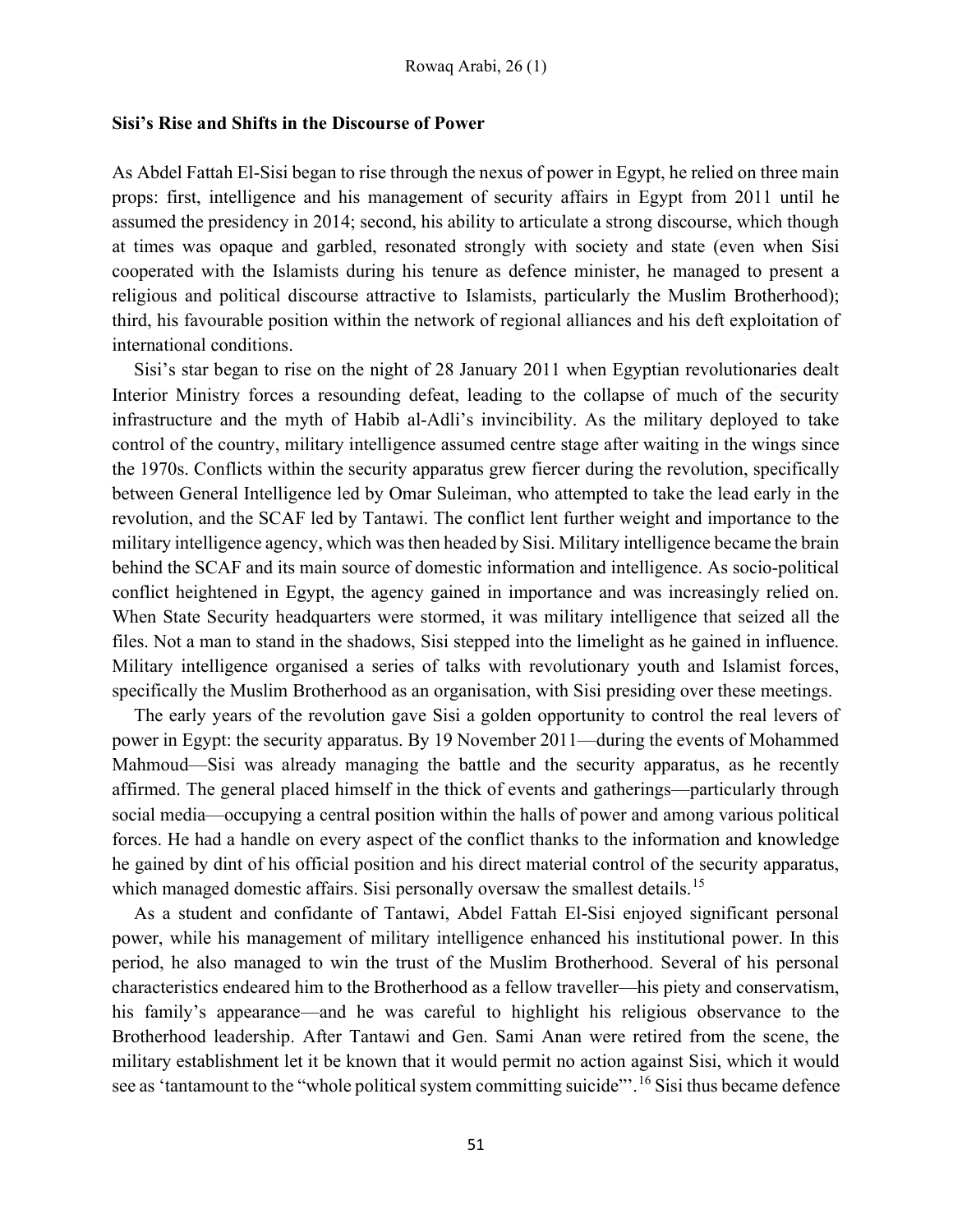minister under Morsi, although the latter sought to replace him with Gen. Ahmed Wasfi when Sisi disobeyed his orders by imposing a curfew in the Suez Canal zone in March 2013.<sup>17</sup> In addition, Sisi's master's thesis, written in the US, took as its topic political Islam and democracy. He therefore had theoretical knowledge as well as practical experience in dealing with Islamists.

At the same time, suspicions about Sisi's loyalties were rife, and he was rumoured to be a member of the Brotherhood, an impression bolstered by Brotherhood propaganda. Numerous political forces and social constituencies were uncertain about Sisi's position and stance on the socio-political conflict until 3 July, when the army deposed Morsi. But within the halls of power and among senior state leadership, particularly the army and police, many were familiar with Sisi's discourse about the importance of state cohesion and strong state institutions, his view that religion had no place in state institutions and that 'there is no religious state in Islam', and that rulers were responsible for reforming the representation of religion.<sup>18</sup>

The nature and structure of the discourse of power radically shifted with Sisi's assumption to rule. Egypt has a long history of the discourse of emergency and exception, and the reinforcement of the police state. Foreign conspiracies also became an element of this discourse after the army seized power, against the backdrop of the conflict with Israel and imperialist forces. Both Sadat and Mubarak, and especially the latter, exploited the rhetoric of security, as 'Islamic terrorism', development, and peace became intimately bound up with security. Despite the peace and rapprochement with Israel, Mubarak deftly deployed the rhetoric of conspiracies hatched by foreign forces and Israel as key pillars of his security discourse. Mubarak successfully managed an on-going process of 'securitising' political discourse, meaning he transformed every social or political issue into a purely security concern.

Sisi took this discourse to another level, going beyond the conventional security discourse of the Mubarak era by turning it into an ontological, existential discourse focused on the survival of the state itself rather than a set of looming dangers. In the language of Carl Schmitt,  $^{19}$  Sisi was able to create a discourse of exception par excellence, which revolved around the severity of the threat to state survival. It is no wonder, then, that he positioned himself as a sovereign and saviour of the state and society, rather than a safety valve or guarantor of stability like Mubarak. With this discourse, he successfully united the state and large segments of society behind and around him.

This discourse resonated with and reflected reality on several levels: the widespread panic over a potential civil war; the fear of the state apparatus itself of being shunted aside and replaced by the Brotherhood, heightened by the fact that the Interior Ministry had yet to recover from its defeat by the revolution, when it collapsed in a matter of hours; and finally, the growing impatience of a broad swathe of society with the chaos and instability sweeping the country. The 'civil war' envisioned here was not the type seen in Lebanon or Rwanda, or during the breakup of Yugoslavia. The nature and composition of Egyptian society is different and does not allow for open conflict between armed factions, and the centralised state remains a powerful force.

Rather, the spectre of civil war in Egypt was raised by violent communal clashes in Cairo, Alexandria, and parts of the Delta. It was feared that these would spin out of control into broader communal conflict, generate a security vacuum in one region that would give rise to armed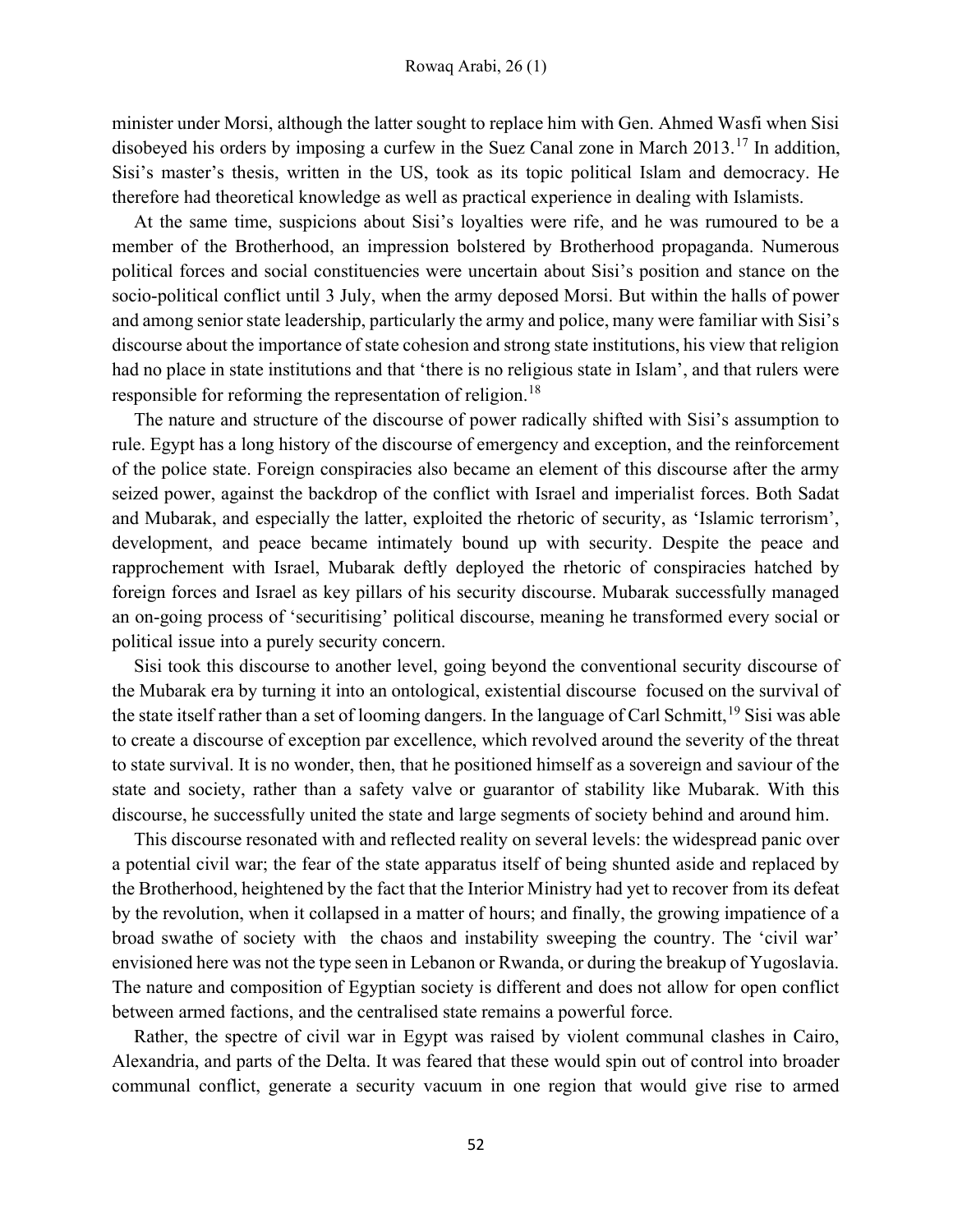factional conflict or armed action against the state—which did indeed occur in North Sinai—or turn into open sectarian confrontations between Christians and Islamists. The latter fears were vindicated after the coup of 3 July 2013 in Upper Egypt, which saw a wave of church burnings and assaults on Christians. The state seized on these fears and conflicts, leading the battle charge itself through the security and military apparatus.

Under the Muslim Brotherhood, Egypt witnessed two extremely significant developments: the explosion of the political sphere and the concomitant failure of politics to resolve conflicts, and the intensification of social and ideological conflict. In stable, liberal democracies, politics is the flipside of civil war. According to thinkers like Bourdieu and Chantal Mouffe, the political arena is the peaceful, institutional iteration of communal conflict, through which power struggles are channelled into disputes over representation and political platforms, legitimising the use of the state bureaucracy and resources by various political groups. The political sphere in Egypt and the attempt to build a representative democracy could not withstand the successive waves of conflict because of the fragility, novelty, and instability of the political sphere itself, as well as because of the heightened political conflict on the ground and the various waves of dissatisfaction with the meagre reforms achieved after the revolution. This was coupled with a panic over Islamists and a fear of state takeover.

Italian philosopher Giorgio Agamben writes that modern totalitarianism can be defined as 'the establishment, by means of the state of exception, of a legal civil war that allows for the physical elimination not only of political adversaries but of entire categories of citizens who for some reason cannot be integrated into the political system'.<sup>20</sup> This aptly captures the state of Egypt after 2013, illustrated by the violent reinstatement of the state of emergency, the adoption of the law criminalising protest and the terrorism and terrorist entities law, and the massive expansion in military trials. These laws and instruments did not target the Muslim Brotherhood exclusively, but were deployed to cripple civil society, both advocacy and development-oriented associations, and imprison leftist and liberal political activists. They were also used against various non-politicised social constituencies, for example communities that attempted to resist state-enforced land evictions, researchers, residents of Warraq Island whom the state sought to remove to convert the island into an investment project, and residents of the North Coast around the Dabaa area, where the state located a nuclear reactor. Broad swathes of Egyptian society were caught up in the machinery of totalitarianism as the regime waged a legal civil war.

#### Sisi as a Symbol of Salvation and Sovereignty

The media, intelligence, and state bureaucracy joined forces to turn Sisi into a symbol of deliverance, the saviour of both the state and the people. This resonated with many Egyptians' desire to see an end to the revolutionary situation and politics more broadly, as a collective struggle over resources and power. By successfully 'leading' or directing the politicised people to grant him a mandate, Sisi made a decisive break with the revolutionary and political momentum seen in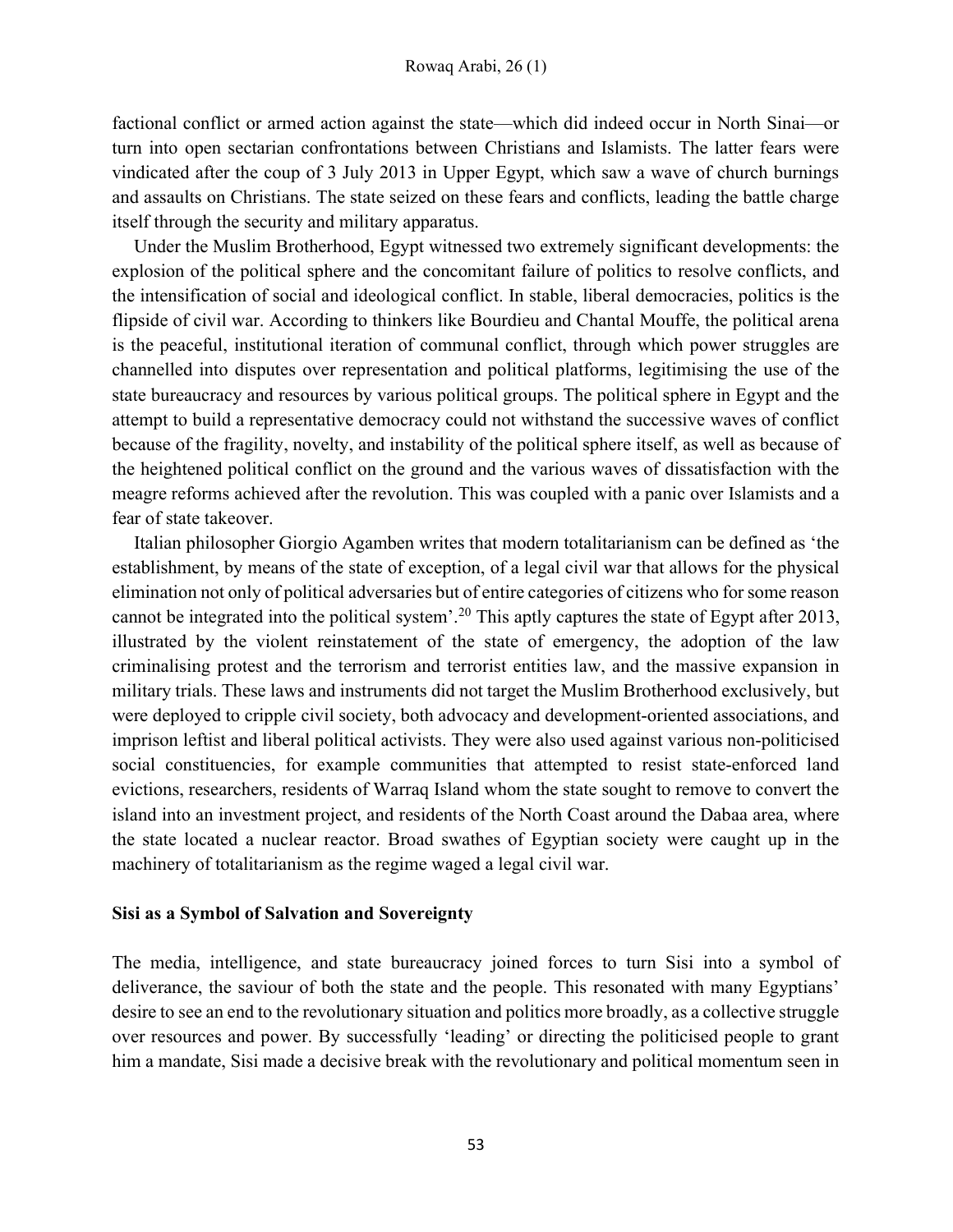Egypt since 2011, derailing the democratic transition and insulating the state and its institutions from the radical critique it had faced.

We should pause here at the debate over the arguments advanced by the revolution and the counterrevolution to emphasise that after the opening of the political sphere, both the military and the Brotherhood sought to dominate the existing state, to which their own interests had been tethered for several years. The Brotherhood constituted a political, economic and social institutional power under the Mubarak regime, as showed by Mary Vannetzel in her recent book<sup>21</sup> and Hazem Kandil in his coverage of the internal workings of the Brotherhood.<sup>22</sup> The people, then, were the sole revolutionary party, but one part of it was transformed into a counterrevolutionary force by power (or symbolic power), leadership, and the granting of a mandate to Sisi.

 Armed with this mandate, Sisi was able to position himself outside the socio-political conflict, styling himself not as a political actor like the other parties, but as a representative of the state in its war for survival against its enemies and the enemies of society—namely, the Muslim Brotherhood. This does not mean that the state and military actually stood outside the conflict, but rather that Sisi was able to successfully harness the symbolic power of this image and that of the military as the guardian and arbiter of competing parties. This dynamic is not specific to Egypt; it is the way the state strives to present itself to all classes, as an entity independent of and uninvolved in political and class conflict, as Poulantzas explains.<sup>23</sup> In fact, this conception of the army as the protector of democracy and the final arbiter of conflict would find a place in the Egyptian constitution with the amendments of 2019. Bahey eldin Hassan observes, 'In contrast to Tunisia and Sudan, the Egyptian military is politicised and has substantial political ambitions, having limited the rotation of power to its own leadership ranks since  $1952$ <sup>24</sup>.

Yet, the military still possesses enough symbolic power to present itself as above political conflict. The military's removal of Mubarak, its refusal to crack down on the protests in Tahrir Square, and its avoidance of violent clashes with demonstrators throughout the eighteen days of the 2011 revolution further enhanced this symbolic power. The structural inability of revolutionary forces to seize power in 2011 encouraged them to accept military action, in order to advance the movement and achieve some of their demands. The coup was thus a popular demand, whether tacit or openly declared, from the very first day of the revolution until 3 July 2013. The revolutionary desire for the coup enabled the military to present itself less as a party to the conflict than a referee. While it may indeed have acted as an arbiter, the military was also a central party to the conflict.

The invocation of a 'war' to 'save the state' gave Sisi more power and popularity than any of his predecessors. Abdel Nasser himself did not begin his rule in 1954 with a level of popularity approaching Sisi's in 2013. Sisi was also able to lead the Egyptian state's prosecution of a sublimated 'civil war' in the struggle for control of the state apparatus.<sup>25</sup> This differentiated his battle with political Islam from the ones that came before. First of all, this was the first time that the Muslim Brotherhood chose to enter into open, broad conflict with the state itself and the military as an institution. Even at the height of the conflict between the Brotherhood and Nasser, the former did not attack the military establishment politically, ideologically, or materially, or even the Interior Ministry as an institution.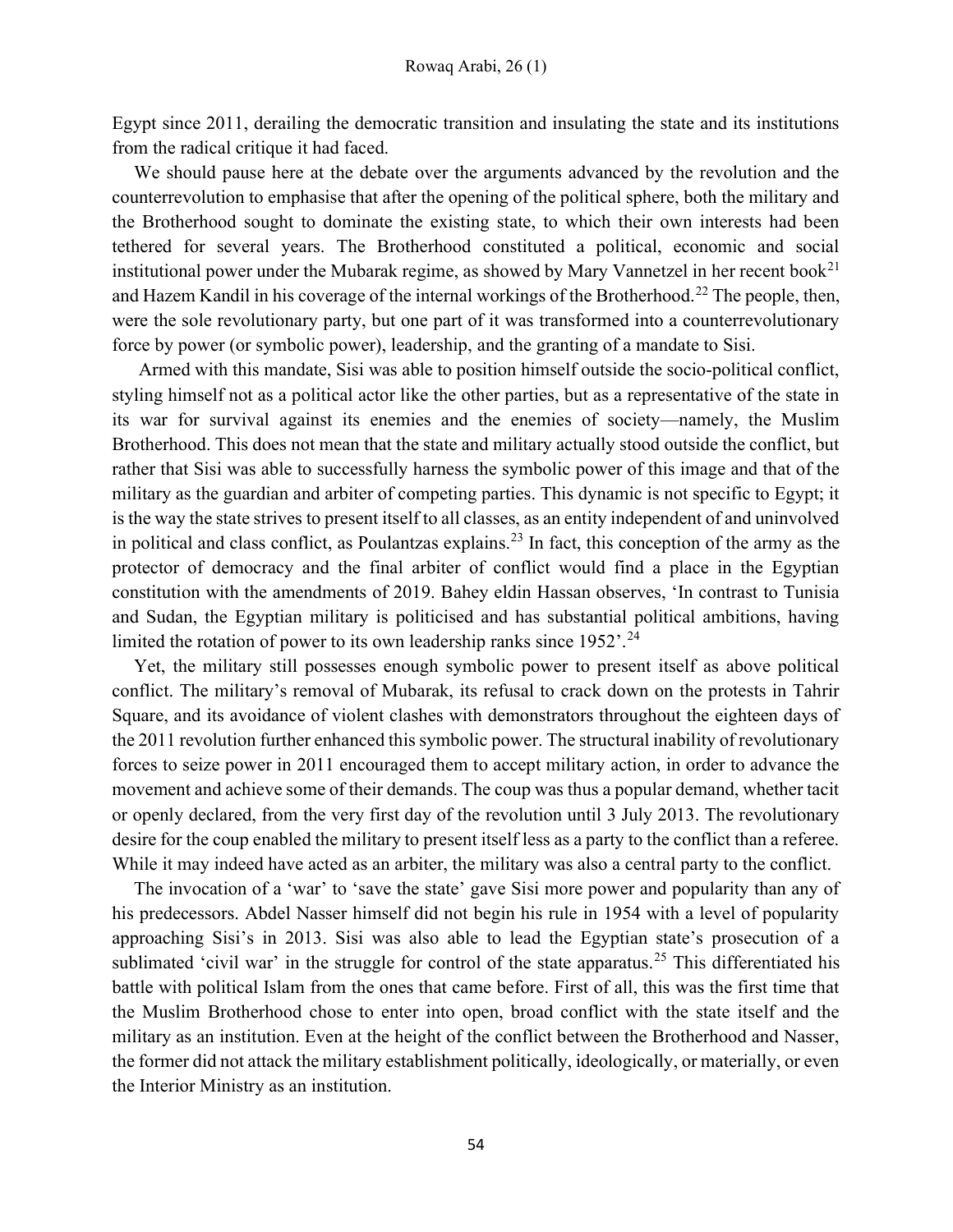#### Rowaq Arabi, 26 (1)

Secondly, other Islamist actors like Salafis and jihadis joined the Muslim Brotherhood in its struggle, and persistent armed conflict erupted in Sinai. The on-going war in Sinai fundamentally differs from Nasser's conflict with the Brotherhood in 1954 and 1965 and the state's war on armed violence in the 1980s and 90s. In a paper comparing jihadi thought within the Brotherhood in 1954, 1965, and 2013, drawing on the guidelines found in the Brotherhood publications 'The Jurisprudence of Popular Resistance to the Coup' (2015) and 'The Kinana Declaration' (2013)<sup>26</sup> Ahmed Zaghloul Shalata explains that jihad as combat was a key concept within the organisation since its inception under Hassan al-Banna, and a faction of the Brotherhood adopted this understanding of jihad after the 2013 coup.

All of this was taking place against the backdrop of the 2011 popular revolution and an exhausted state, some of its arms nearly defeated and seeking to regain control of the country. Moreover, the first three years of the revolution, particularly 2013, saw the judiciary and judges enter the fray as political agents, acting institutionally and ideologically; at no other time in its modern history had Egypt seen judges so thoroughly involved in socio-political conflict.

Conditions were ripe for Sisi to seize the state and subordinate it to his sovereignty and control. With a clear strategy and new discourse, Sisi successfully consolidated his authority. The streets of Egypt were awash with photos of the popular hero and saviour of Egypt—his image even appeared on cakes and sweets. This, combined with his incessant rhetoric about imminent state collapse, allowed Sisi to instrumentalise the state apparatus to manipulate nationalist sentiment. Street mobs all over Egypt attacked any group opposed to Sisi's policies or individuals expressing a political opinion at the café. These mobs were not working under the security or police apparatus as in the past; they were largely crowds of people with no links at all to security. This rising fascism made its way into families as well, used mostly against youth who opposed both military and religious rule. This nationalist discourse reinforced the resentment and demonisation of the Brotherhood, which was portrayed as an entity alien and hostile to the national fabric, seeking to dismantle the historical sense of Egyptian nationhood. The private and state-run media machine worked assiduously to demonise and de-Egyptianise the Brotherhood, further dehumanising the group with a discourse that branded them as 'sheep'.

Sisi managed to strike a resonant, though discordant, note with the public: He styled himself not only as a pious, conservative Muslim but also as the protector of enlightened intelligentsia, women, Copts, and other minorities against the tyranny of Islamist extremism. In this context, he brought the Coptic Church fully over to his side in the war on the Brotherhood and political Islam, cultivating ties with the church by attending Christmas mass and giving it greater latitude in the construction of churches. Although the Copts' minority status and the state of sectarian conflict was not structurally transformed, the deliberate courting of the church and Pope Tawadros II and Sisi positioning himself as the protector and defender of Copts' rights as Egyptian citizens did win over a great many regular Copts and the institution of the church. Sermons lauding Sisi were heard in pulpits around the country. More importantly, amid the fear of direct material harm, death, and injury, this strategy entirely eliminated internal Coptic dissent, rallying Copts behind the church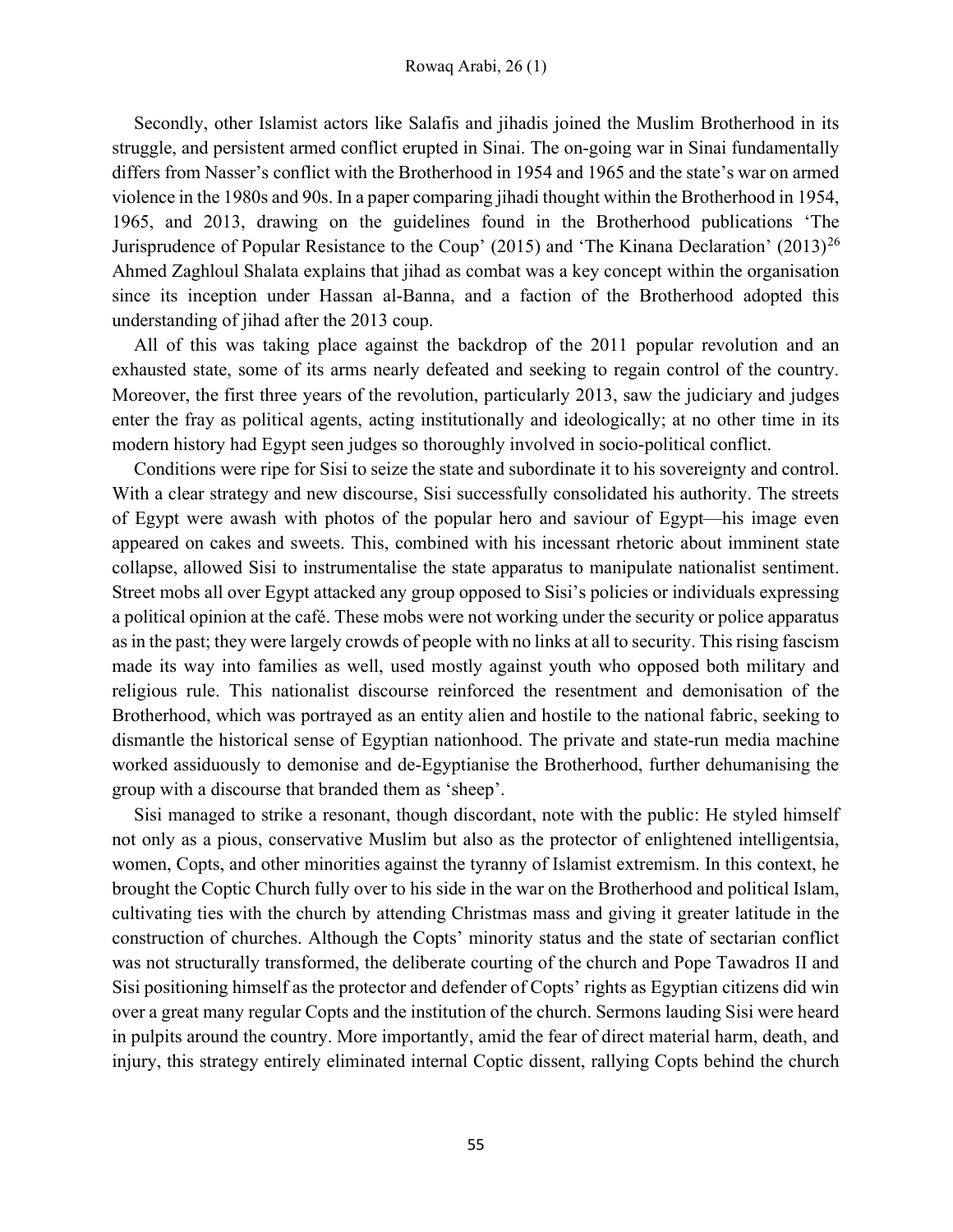and rapidly silencing those voices and political movements critical of both the military establishment and the church leadership.

Sisi came to power in Egypt after securing the loyalty and support of broad, diverse social constituencies and also tightening his grip on the state apparatus. Yet, when he ran for president, he declared that he was beholden and indebted to no one, saying 'I've got no bills outstanding to anyone'. This sentiment is entirely consistent with the kind of primordial nationalism present from the beginning and buttressed by Sisi: He became a man for everyone and no one, turning himself into a symbol that everyone could interpret in their own way. He was a protector of Copts, a defender of women, the saviour and protector of the state, the patron of intellectuals protecting Egypt from the Islamist darkness, and an exemplar of the moderate Islam championed by al-Azhar and the Endowments Ministry (although his religious moderation did not mean that he did not clash with al-Azhar when it came to infringements of the institution's independence and religious opinions<sup>27</sup>). In the early days of his rise, he was also the Nasserists' man, a worthy successor to Abdel Nasser who would restore Egypt's former stature and glory.

Nor did Sisi make any political promises to institute democracy or strengthen and cement democratic mechanisms. He was very clear, speaking only of his project to save the state, enhance its power, and end the state of anarchy. The most clarifying moments in the establishment of his rule are his mandate speech and the clearing of the Rabaa and Nahda sit-ins. As he demanded a military and popular mandate to prosecute a potential civil war, Sisi's body language spoke volumes: He faced his audience decked out in full military regalia and sunglasses (military conventions dictate that only the high commander can address soldiers and officers wearing sunglasses; conversely, subordinates may not wear them in front of the high commander). Radiating toughness and combativeness, he addressed himself to military personnel and demanded that civilians grant him an open-ended mandate. It was a unique moment: a political appeal to the public to eject them from politics and depoliticise public affairs entirely, turning 'politics' into a purely securitised, militarised endeavour.

In the dispersal of the sit-ins, Sisi proved his capacity for maximum violence, committing one of the worst atrocities in modern Egypt but with popular consent and regional support, and amid international anger that he would later assuage. Sisi posited two extremely powerful narratives to justify the dispersal. The first, a statist narrative, said that he was killing to preserve the modern nation state in Egypt and combating the threat of state collapse like that seen in Libya, Syria, and Iraq. The second was formulated in purely religious terms: He was killing a group of Kharijites, a heterodox, dissident sect that was seeking to lay waste to the Muslim community.

The media and religious establishments helped Sisi promote these two narratives simultaneously. Ali Gomaa, the former endowments minister, played a highly significant role in mobilising soldiers, officers, and the general public around this war. The mandate was an exemplary moment, giving the state license to engage in oppression and violence with a perfect veneer of legitimacy and consensus. This made it an extremely effective moment, as demonstrated in the arguments of Terry Eagleton or Antonio Gramsci's conception of hegemony and the role of consensus in building it.<sup>28</sup> According to Gramsci, hegemony is not constituted solely in the use of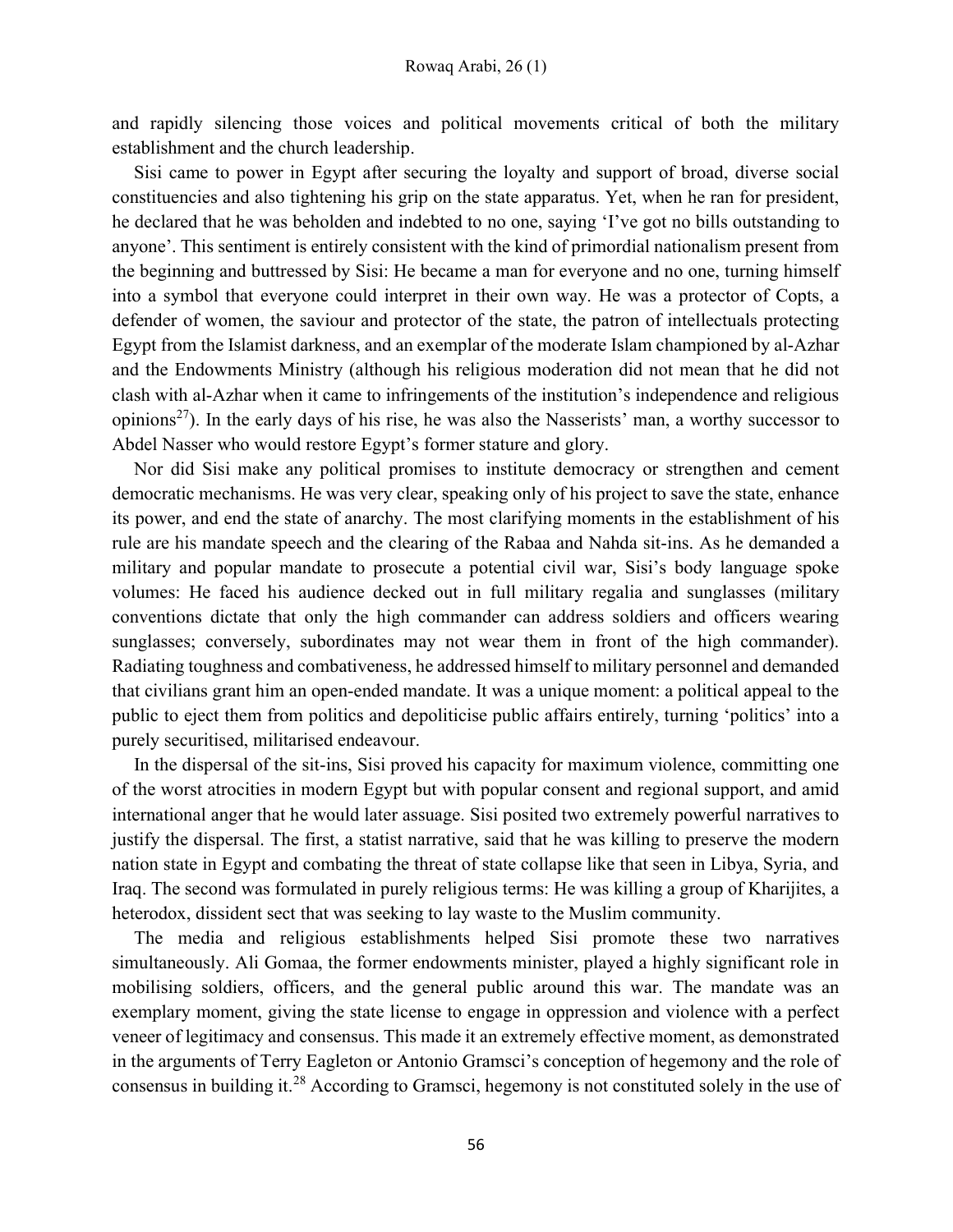physical force, but also in the exercise of power through ideas and culture, or what he calls cultural hegemony.<sup>29</sup>

## The Army as Ruling Party

Despite Abdel Fattah El-Sisi's overwhelming popularity when he declared his presidential candidacy, he presented himself as a military man through and through rather than as a ruler with a military background, as had been the case in Egypt since 1952. He therefore announced his intent to run for president after 'notifying' the armed forces, he said in a televised interview on CBC in May 2014, adding, 'The general commander does not seek permission'.<sup>30</sup> Two elements of symbolic import are seen in Sisi's declaration of candidacy and the media narrative around it. Firstly, Sisi declared candidacy wearing his regular military uniform rather than the dress uniform, suggesting that he was on a military mission, tasked by the army to rule Egypt. Secondly, his campaign posters and events at times bore a photo of him in uniform and prominently featured his rank of field marshal. The title of the CBC interview, for example, was 'Field Marshal Sisi in his first television appearance'. This captures the contradiction in the identity of the current president: Is he a military man, or a civilian politician with a military background? This is reflected in the contradictory media and state narrative of events in 2013, which held that what happened was not a coup, but rather a second revolution, because Sisi had received a popular mandate and the head of the Supreme Constitutional Court, Adly Mansour, had been appointed president pending the 2014 elections.

In fact, Sisi constructed a new regime model in Egypt, abandoning both Nasser's pluralist or one-party system (the Arab Socialist Union) and the quasi-pluralist, authoritarian system based on a civilian ruling party (the National Democratic Party) of Mubarak and Sadat. Instead he relied wholly on the military and security establishment to govern and administer the state and even the economy. The main players in the economic landscape are the Engineering Authority and the National Service Agency, both divisions of the military. In effect, Sisi turned the army into a ruling party and the most significant market player in the country, which is quite unlike the state capitalist model under Nasser. As Anouar Abdel-Malek discusses in his analysis of the period from 1952 to 1967,<sup>31</sup> a new bourgeoisie was created after 1952 as feudalists and the private sector was liquidated and nationalised. This is somewhat comparable to the current regime, but with the difference that the army in 1952 represented an engine for progress and urbanisation. Whereas then the military both built and nationalised factories, today it is the conduit for investment and the main economic player within a neoliberal system, seeking to dominate the market and directly partner with foreign investors while subcontracting out segments of the market to others.

In other words, Sisi did not transform the structure or model of the economy; he merely rearranged the players in the market, making the military the principal avenue into any economic activity. This model is particularly visible in road projects and the army's acquisition of factories and resources like quarries, the marble industry, and part of the cement industry (although the regime does permit foreign companies like Lefarge and Titan a larger share of the cement industry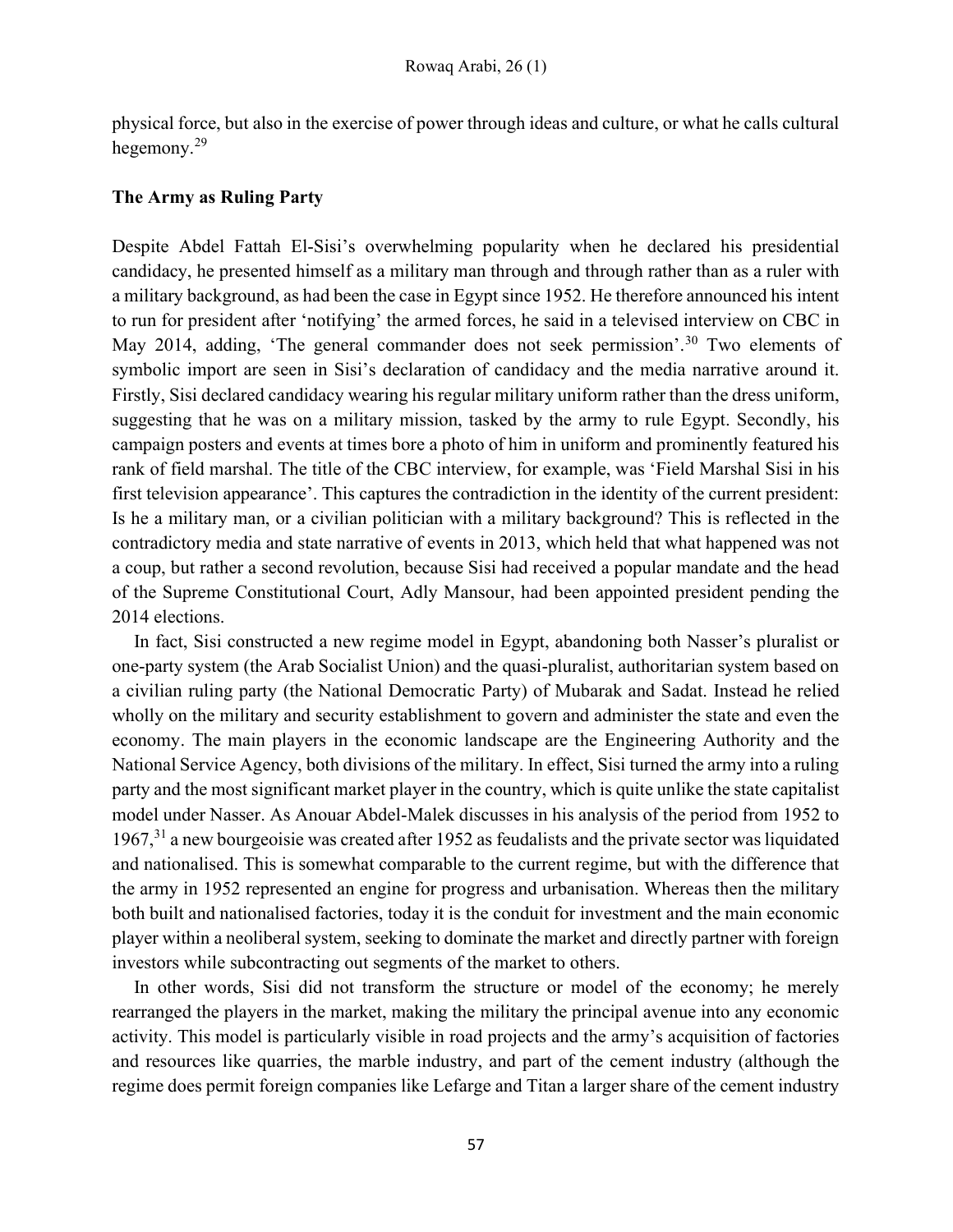in Egypt), as well as in land acquisition. Indeed, the military has become the biggest investor and landowner in the country; the new administrative capital and New Alamein are good examples of this reality.

Sisi has achieved what no other ruler has since 1952, managing to discard the social compact underlying the military state's legitimacy: security, services, and support in exchange for freedom. He has relieved the state of its economic and financial burdens, freeing it of its social obligation to citizens to provide services at low or no cost and commoditised state services as part of the neoliberal market. Liberating the state budget of these obligations has given him greater latitude to pursue his projects and his vision of economic administration. His austerity policies, elimination of subsidies, and government spending cuts have earned him praise and approval from the International Monetary Fund and the World Bank. At the same time, he has preserved the authoritarian nature of the state, which has increased its capacity for repression and further curtailed civil and political liberties.

All of these measures spoke to the deep sense of marginalisation felt within the military establishment. The military's role in politics and its grip on the levers of government have declined since the conflict within the army between Nasser and Abdel Hakim Amer from the early 1960s to the 1967 defeat. Khaled Fahmy has discussed the structural changes to the state after 1967, particularly after the sentencing of air force personnel in 1968, which prompted demonstrations protesting the light sentences.<sup>32</sup> Among the changes was the creation of the Central Security Forces (CSF) as a new instrument of repression. Sadat successfully excluded the army from direct administration and control, supplanting it with the Interior Ministry, specifically the CSF, which assumed the military's role as regime protector, and State Security, which managed Egypt from the 1970s until the 2011 revolution. Meanwhile, the ruling party managed the social competition for resources, influence, and control in various Egyptian governorates. Sisi exploited the military's sense of marginalisation to give the army free rein in economic, social, and political life.

Although the overriding anxiety of the security and ruling apparatus in Egypt since 1952 has been a countercoup, Sisi does not appear to face much risk in this regard. Coming from military intelligence has enabled him to control that institution and involve it in a wide-ranging battle against armed violence. The major shuffles in the ranks of military leadership demonstrate how handily Sisi has taken the reins within the military establishment. The goal of all these measures known as 'coup proofing'<sup>33</sup>—is to minimise the potential for the emergence of defined cliques within the state apparatus that might seize power. Examples of coup-proofing include the replacement of military leaders and strengthening the CSF under Sadat.<sup>34</sup> Sisi has engaged in similar tactics, in 2018 replacing Defence Minister Sidqi Sobhi, who had been a major partner in Sisi's smooth rise to power. He also replaced the army chief of staff with Mahmoud Hegazi. Currently, he does not appear to face any figures within the military establishment too strong to remove. Although there have been two military cases prosecuted accusing a group of officers of attempting a coup,<sup>35</sup> there seems to be no imminent or extraordinary threat from within the military. Thus far, Sisi has proved capable of managing and replacing figures in important positions to avoid any attempt to seize power from within the military establishment.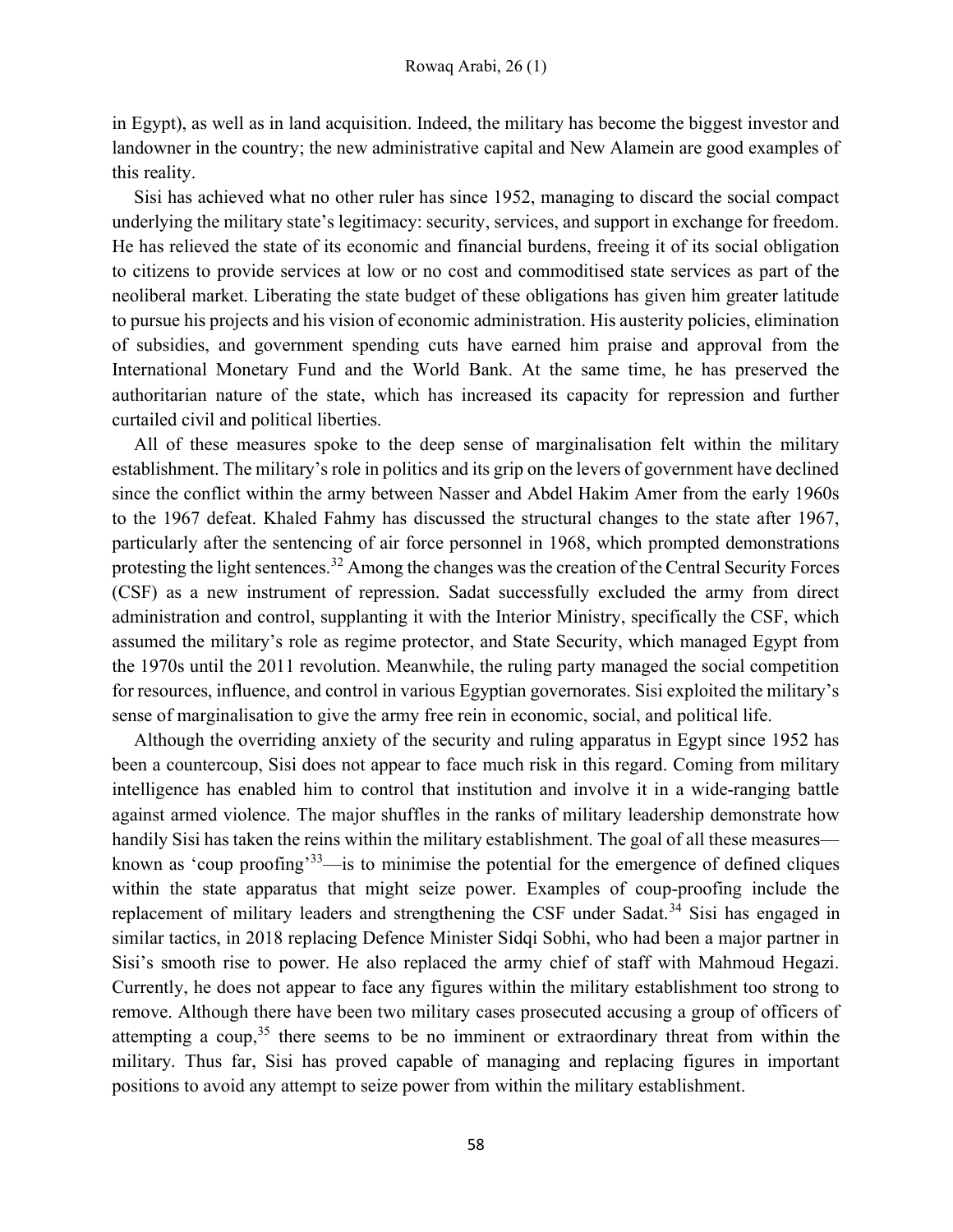### Consolidating Rule: Eliminating Politics and Re-arming Institutions

Abdel Fattah El-Sisi has managed to strangle the political sphere that took shape after the revolution, abandoning Mubarak's formula of allowing the opposition and Muslim Brotherhood a small margin of freedom. Sisi does not only suppress political action; he stifles it at the source, allowing politics no ground to develop and manoeuver. He has learned several lessons from the January revolution: firstly, unify various state forces and agencies, support and reinforce the security apparatus, and do not tolerate the emergence of any factional conflict within the state; secondly, give opposition and youth movements no latitude for action; and thirdly, violently suppress and persecute opponents, whether through imprisonment, defamation, or media demonisation.

Sisi has also harnessed the desire of the armed forces and police to regain their power in order to win their trust, presenting himself as their saviour and the man responsible for developing and modernising their institutions. Exploiting his regional ties to the United Arab Emirates and Saudi Arabia, he has newly armed both the army and the police. Egypt became the world's third largest weapons importer from 2014 to 2018, after Saudi Arabia and India, according to the Stockholm International Peace Research Institute. Egypt's weapons imports increased three-fold between 2009–2013 and 2014–2018.<sup>36</sup> The Egyptian military has been armed by France, Germany, and Russia, while continuing to purchase American weapons as part of the assistance provided under the Camp David Accords. Saudi Arabia also reportedly contributed to Egypt's Mistral deal with France.<sup>37</sup> The Interior Ministry has been shored up with equipment, armoured and other vehicles, ammunition and tear gas, and the right to produce ammunition. Billions of dollars' worth of spying equipment and technology has also been imported, often with the help of the UAE.<sup>38</sup> The arming of the Interior Ministry and the development of surveillance technologies is understandable given the regime's domestic war against the Muslim Brotherhood and 'terrorist groups', as well as its offensives against democratic forces. The arming of the Interior Ministry has made it stronger, improving morale and giving it a renewed sense of mastery over society following its defeat on 28 January 2011.

The extensive expansion of the military's armed capacity can be analysed from several perspectives. Firstly, it is a way to appease the army as an institution and shore up support for Sisi, guaranteeing the establishment's loyalty by developing its capacities. Springborg interprets this from a different angle: Sisi's confidence in the military and his ability to monitor it and guarantee its loyalty has allowed him to upgrade and restructure some divisions and operations, while domestic and regional challenges have necessitated arms upgrades and diversification.<sup>39</sup> The diversification of weapons suppliers has had a positive impact within the military, boosting Sisi's stature as the first person capable of diversifying weapons' sources since Camp David, at least in the eyes of many officers. In doing so, Sisi has also responded effectively to repeated American threats to cut off military aid.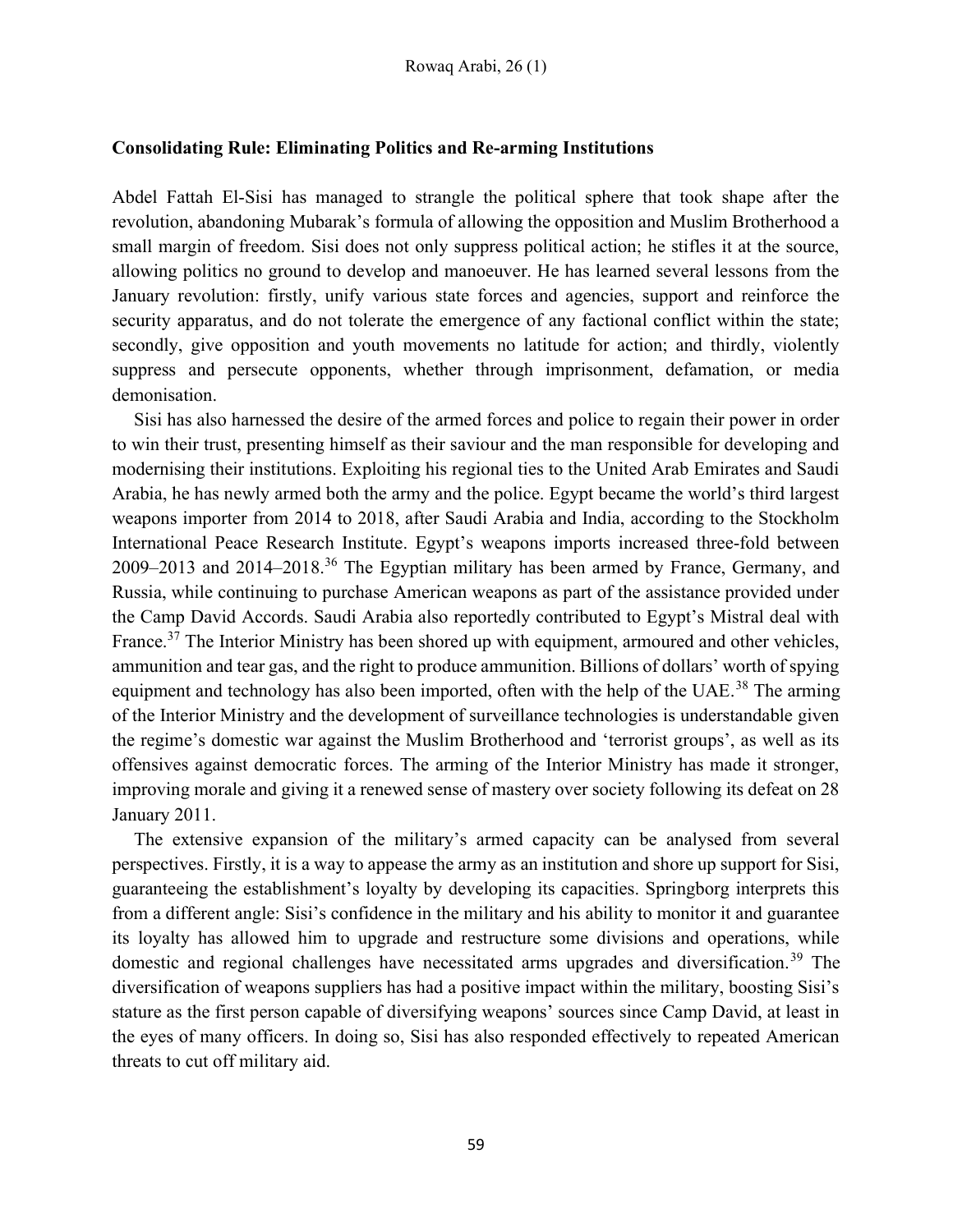Secondly, the expansion of military capacity should be seen against the backdrop of the regional arms race and existing tensions in the region. Sisi has more than once offered Egypt to the Gulf as a possible fighting force. This prompted Sisi in January 2018 to sign a CISMOA with Washington, an agreement that is legally required before the US can provide encrypted communications systems to allies, enabling real-time, direct communications<sup>40</sup> and interoperability with US allies in the Gulf. Egypt had resisted the signing the CISMOA for thirty years. Thirdly, Sisi's weapons purchases have bought Western nations' silence on human rights violations and broken the embargo some states tried to impose on Egypt after the army assumed control on 3 July 2013.

To sum up, early in his rise, Sisi won over large swathes of society anxious about Islamist hegemony. His rhetoric of imminent state collapse resonated broadly, making him extremely popular and allowing him to engage in staggering repression. Despite his ebbing popularity due to harsh economic policies, he was able to consolidate his rule and impose a fait accompli after a successful rise. He took advantage of the regional conflict to secure the generous support of the UAE and Saudi Arabia and re-arm his institutions. He then took full control of the state apparatus, subordinating all its institutions and using them—particularly, the police, judiciary, and military to persecute his enemies. With the most recent constitutional amendments that allow him to remain in office after the end of his term, he has fully co-opted the judiciary, which had previously enjoyed some measure of independence that allowed it to spar with Sisi, as for example in the case of the islands of Tiran and Sanafir that were ceded to Saudi Arabia.

Unlike his predecessors, Sisi has not secured his rule through the creation of a strong political organisation to act as his main social and political ally. Rather, he has united the state apparatus behind him and presented himself to the general public as the nation's saviour and protector. Speaking during a ceremony to commemorate Martyrs' Day on 9 March 2021, he declared that the inauguration of the new administrative capital, which has been in the works since he assumed power in 2014, marks the birth of a new republic and a new state.<sup>41</sup> The state itself has been fully transformed into the military institution, now freed from the state that had existed around it since the Nasser era.

#### Conclusion

Since 2011, Egypt has been under the control of the military, represented first by SCAF and then Sisi since 2013. The people were instrumentalised to take the seat of centralised decision-making power—namely, the presidency—followed by steps to create a militarised society, with economic and other privileges for the military not seen in previous eras. The explosion of the political sphere, and the conflict between the state and revolutionary groups and between the latter and the Brotherhood, followed by the eruption of armed violence, resolved the structural impasse in the conflict since 2011 in favour of the military coup. War was the sole formula by which the coup consolidated its position and outmatched reformists, revolutionaries, and political Islam. The security paradigm that emerged in July 2013 was sufficient to give the military the upper hand in its partnership with civilian political forces. No other political forces possessed the military's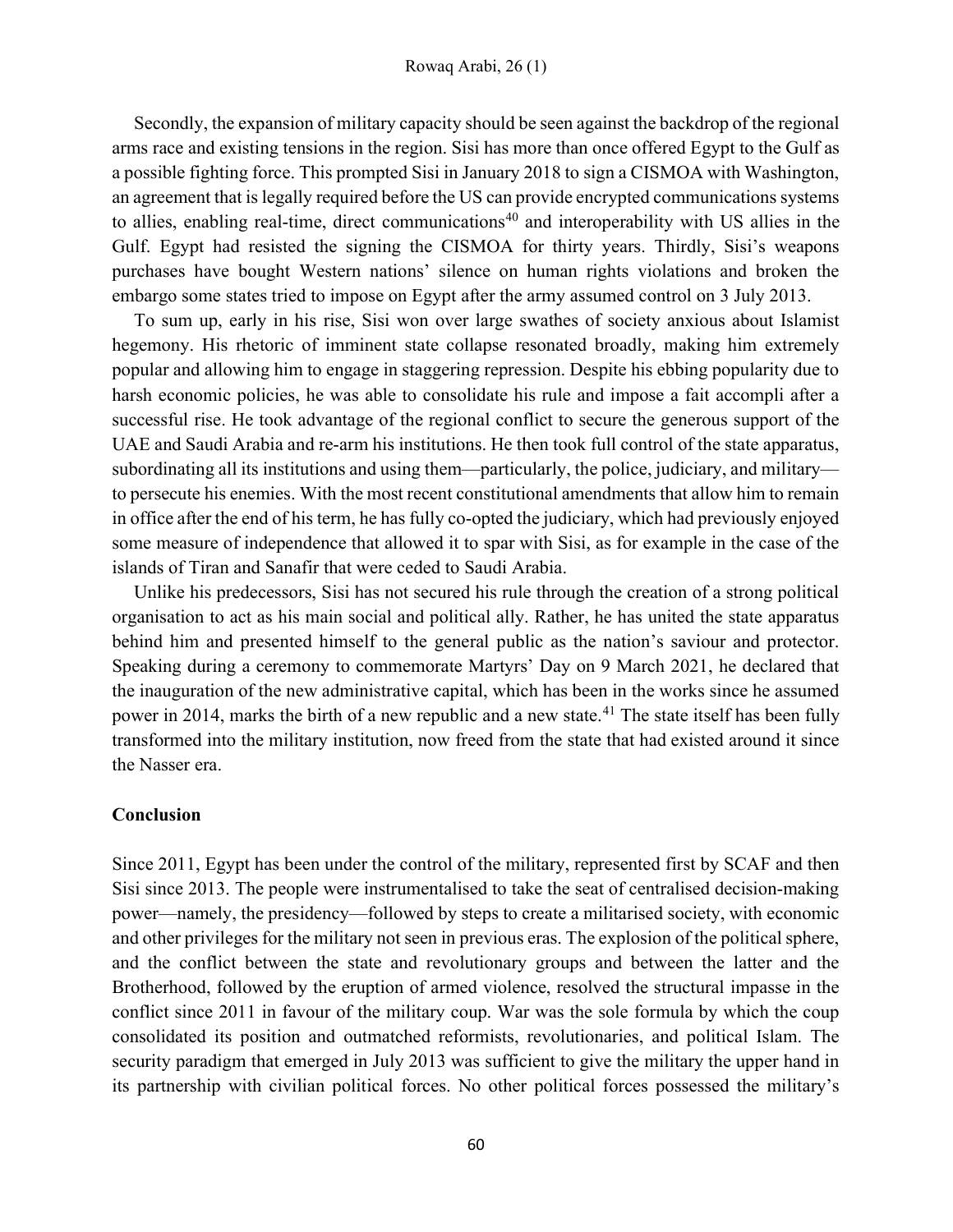symbolic and material power, which was compounded by the wave of 30 June and the subsequent 'war on terror'. Against the background of regional conditions, civil wars, and state disintegration, the state was empowered to use maximum violence and repression on the pretext of saving the state.

With his control over the levers of state, Sisi successfully aborted the democratic transition. Indeed, he went further than simply reconstituting a Mubarak-style authoritarianism by creating an exceptional dictatorship and then installing himself as the de facto dictator. Unlike Nasser, Sisi need not grapple with any strong partners or competitors controlling the sovereign agencies, nor is his regime beset by structural rifts like that of Mubarak, which was weakened by conflicts within the security apparatus and the conflict between Gamal Mubarak and his emerging elite and the military. He was able to create a dictatorship through popular mandate and broad popularity, as well as by assuming full control of the state apparatus, eliminating any margin for legal action and the rule of law, and neutering the relatively independent judiciary, creating a regime that more closely resembles twentieth-century fascism than an authoritarian or quasi-authoritarian system.

The war on terrorism buttressed the cohesion of state institutions and made state personnel even more fearful of the fall of Sisi lest they face prosecution and accountability. Egypt's involvement in the central regional conflict against political Islam and armed violence has enmeshed it more fully in sometimes contradictory regional alliances. Egypt is clearly allied with Saudi Arabia and the UAE, but for the same reasons, it also maintains ties with Syrian/Russian/Iranian alliance. Its main regional foe is the Qatari-Turkish axis. Security arrangements in the eastern Mediterranean and North Africa, efforts to regulate illegal migration, and the conflict in Libya have determined Europe's attitude toward Sisi at the expense of human rights and freedoms. Sisi has therefore faced no real international sanction or isolation; Trump's support also helped him to entrench his rule.

The rearming of the Egyptian military and the diversification of weapons suppliers proved to be an extremely successful strategy for Sisi domestically, enhancing his popularity within the military establishment and guaranteeing its loyalty. On the international front, it has made him a significant consumer and importer of European weaponry. In contrast to Mubarak, Sisi exploits his international and domestic position to crush any opposition. He has effectively eliminated political activism and the various movements that peopled the political landscape in 2010 and gained steam after the revolution, presiding over an unprecedented deterioration in the status of civil rights and liberties.

Finally, Sisi has successfully led the state itself in an all-out war against the revolution. Ultimately, the coup is the manifestation and demonstration of the state.<sup>42</sup> After the military took full control of the state and all of its symbolic and institutional power, it used these to counter the revolution and the revolutionary movement within the social order.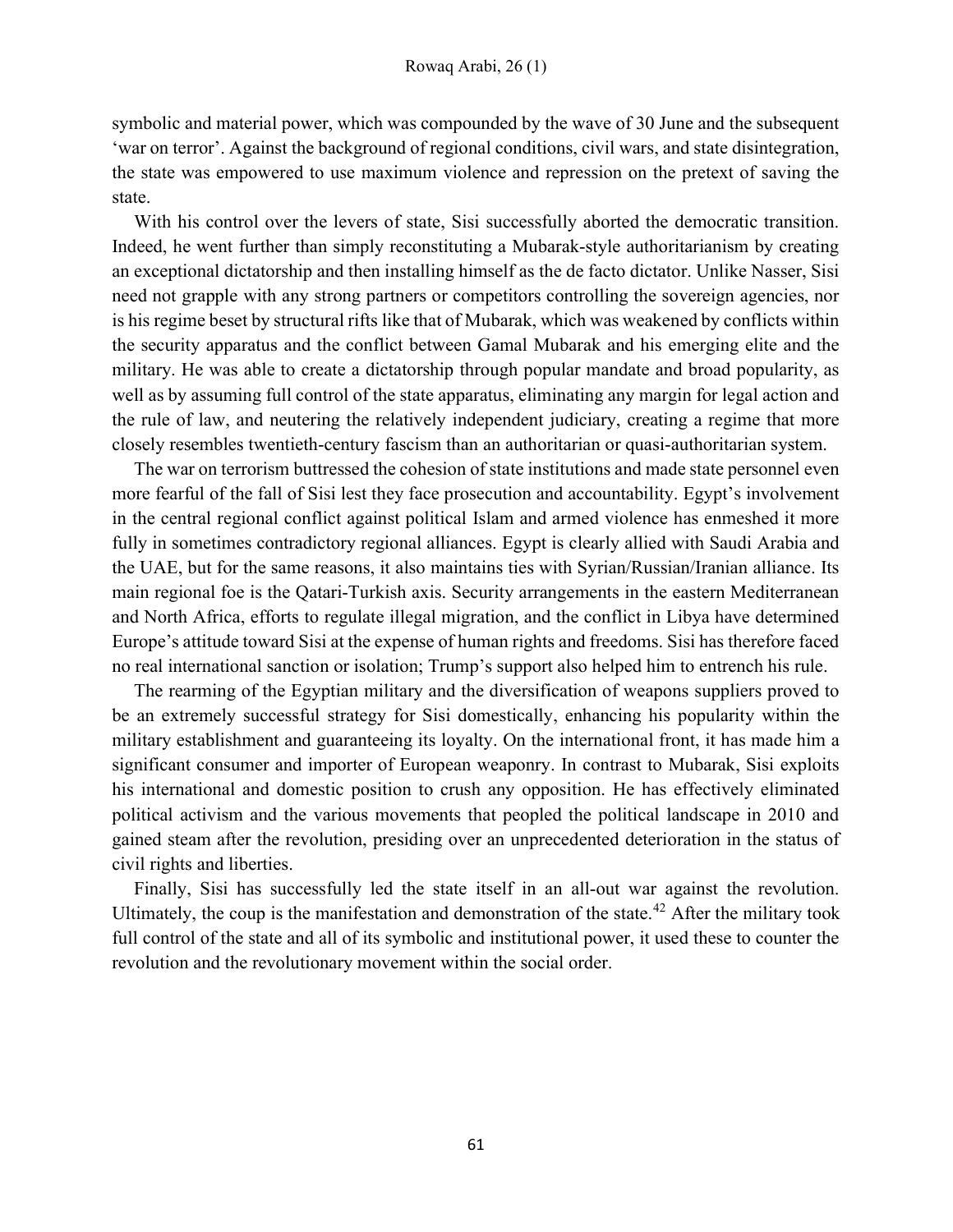# About the Authors

Sara Tonsy is a holder of a PhD in political science and is a research associate at the Institute of Political Studies, Aix-en-Provence, France.

Aly el-Raggal is an Egyptian researcher in political sociology, specializing in security studies.

This article is originally written in Arabic for Rowaq Arabi

<sup>17</sup> Ibid.

<sup>&</sup>lt;sup>1</sup> In the original text of this article in Arabic, the authors prefer to use the term 'ijtima' over 'mujtama' when discussing 'social order'. However, the nuances of this difference are irrelevant to the English translation.

<sup>&</sup>lt;sup>2</sup> Koehler, Kevin, and Holger Albrecht (2019) 'Revolutions and the Military: Endgame Coups, Instability, and Prospects for Democracy', Armed Forces and Society 47 (1), pp. 148–176.

<sup>&</sup>lt;sup>3</sup> Foucault, Michel (2007) Security, Territory, Population: Lectures at the College de France, 1977–78 (Basingstoke: Palgrave Macmillan), p. 262.

<sup>4</sup> Koehler and Albrecht, p. 15.

<sup>&</sup>lt;sup>5</sup> Tamarod was created during Morsi's tenure, at the outset spearheading a petition and signature campaign against him. Koehler and Albrecht, p. 7.

<sup>&</sup>lt;sup>6</sup> The speech was given in 2019 to mark Martyrs' Day, accessed 15 April 2021, https://youtu.be/Wammtn\_jJ7w.

<sup>&</sup>lt;sup>7</sup> Sherif, Aya, and Shukri Hamad (2016) Les Parcours d'Engagement et du Gouvernement au Sein du Gouvernement "Tamarrod" en Egypte (2013–2016), master's thesis, University of Paris 1 Panthéon-Sorbonne.

<sup>8</sup> Foucault, pp. 192–199.

<sup>9</sup> Ibid., pp. 108–110.

<sup>&</sup>lt;sup>10</sup> Bourdieu, Pierre (1991) Language and Symbolic Power (Oxford: Polity Press), p. 170.

 $11$  Foucault, pp. 108–109.

<sup>12</sup> Ibid., pp. 43, 270–271.

<sup>&</sup>lt;sup>13</sup> Bourdieu, p. 170.

<sup>14</sup> Ibid., p. 166.

<sup>&</sup>lt;sup>15</sup> Deutsch Welle (2011) 'Dabit Misri: Ikhtibarat al-'Udhriya li-l-Mutazahirat li-l-Tawaqqi min Tuham al-Ightisab' [Egyptian Officer: Virginity Tests for Female Demonstrators to Preclude Rape Accusations], accessed 15 April 2021, https://p.dw.com/p/11k7Y.

<sup>16</sup> Bou Nassif, Hicham (2017) 'Coups and Nascent Democracies: The Military and Egypt's Failed Consolidation', Democratization 24 (1), p. 14.

<sup>&</sup>lt;sup>18</sup> Sisi's 2014 televised interview on CBC, accessed on 15 April 2021,

https://www.youtube.com/watch?v=eotGq0j9LzM.

<sup>&</sup>lt;sup>19</sup> Schmitt, Carl (2014) Political Theology II: The Myth of the Closure of Any Political Theology (John Wiley and Sons); Schmitt, Carl (2005) Political Theology: Four Chapters on the Concept of Sovereignty (Chicago: University of Chicago Press).

<sup>&</sup>lt;sup>20</sup> Agamben, Giorgio (2005) State of Exception (Chicago: University of Chicago Press). p. 14.

<sup>&</sup>lt;sup>21</sup> Vannetzel, Mary (2021) The Muslim Brotherhood in Society: Everyday Politics, Social Action, and Islamism in Mubarak's Egypt (Cairo: American University in Cairo Press).

 $^{22}$  Kandil, Hazem (2014) *Inside the Brotherhood* (Cambridge: Polity Press).

<sup>&</sup>lt;sup>23</sup> Carnoy, Martin (2014) *The State and Political Theory* (Princeton: Princeton University Press), pp. 104–117.

<sup>&</sup>lt;sup>24</sup> Hassan, Bahey eldin (2021) 'Did the Egyptian Revolution Fail?', *Rowag Arabi* 26 (1), pp. 5-11.

<sup>&</sup>lt;sup>25</sup> Following Bourdieu's analysis of internal conflicts within the state apparatus, p. 181.